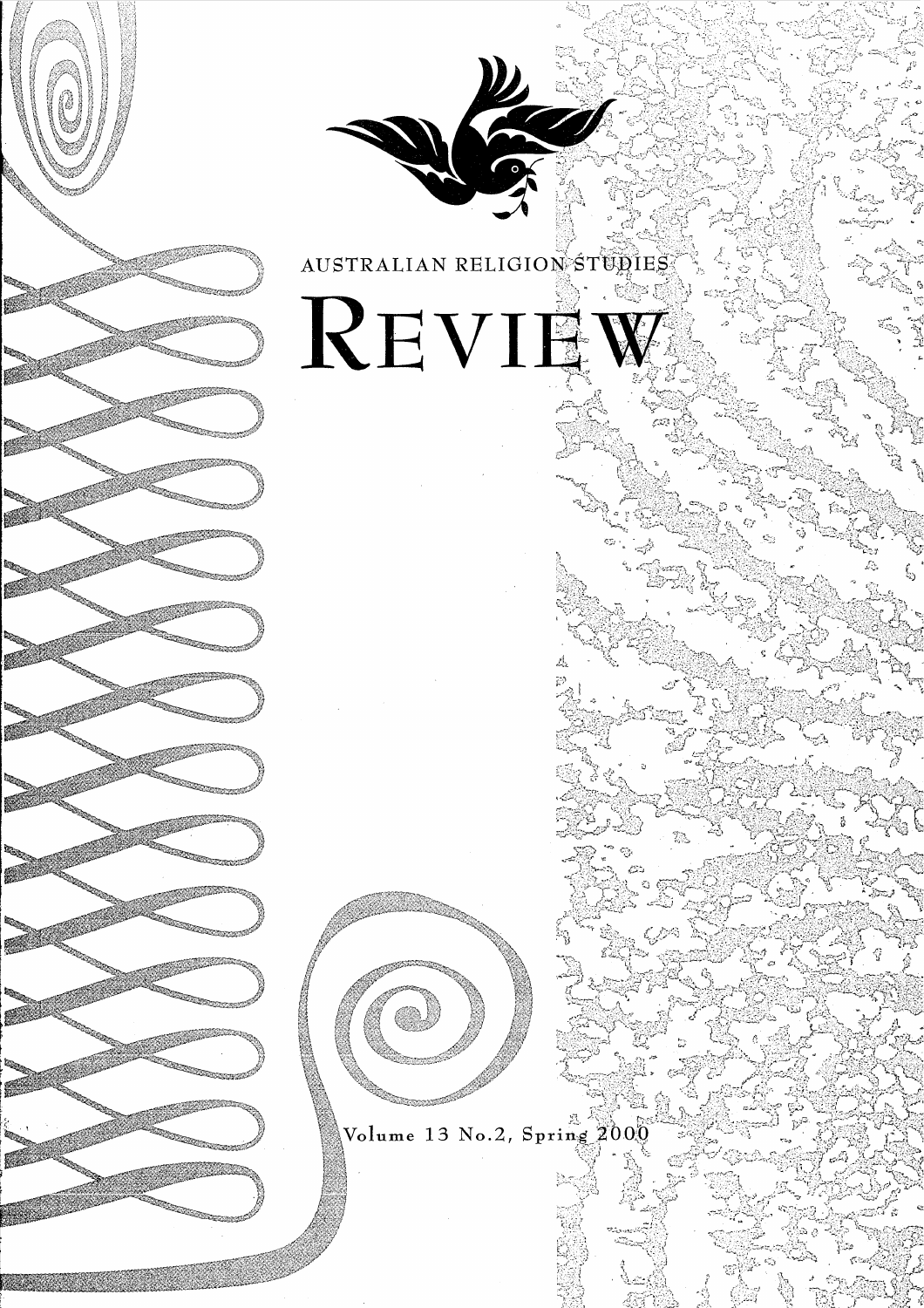### *Australian Religion Studies Review*

Australian Religion Studies REVIEW

| Editor ARSR:                  | Philip Hughes     |
|-------------------------------|-------------------|
| <b>Book Review editor.</b>    | Trevor Jordan     |
| <b>Chair of Publications:</b> | Majella Franzmann |

#### *Editorial Committee:*

Enid Adam, Edith Cowan University; Eddie Crangle, University of Sydney; Vic Hayes; Trevor Jordan, Queensland University of Technology; Michelle Spuler, Victoria University of Wellington

Concerning manuscripts for ARS REVIEW, address: The Editor, ARS REVIEW, Dr Kath McPhillips, School of Humanities, UWS, Hawkesbury, Locked Bag 1, Richmond, NSW 2753. (see also 'Notice to Contributors' at the back of the journal) Concerning book reviews, address: The Book Review Editor, Dr Trevor Jordan, Humanities, QUT - Carseldine, Beams Rd Carseldine 4034

Concerning REVIEW advertising and enclosures, and back issues ARS REVIEW, address: Philip Hughes, 2 King Street, East Ringwood 3135. Tel: 613- 9870-8675 Email: p.hughes@cra.org.au

Concerning purchase of AASR books, address: Rainbow Book Agency, 303 Arthur St, Fairfield 3078.

Concerning manuscripts for AASR publication, address: Dr Philip Hughes, 2 King Street, Ringwood East, Victoria 3135.

Concerning membership, subscriptions, address: John Limbourn, Secretary AASR, P 0 Box 552, Epping 2121 Tel: 612-9876-4396

The *Australian Religion Studies REVIEW* is published twice a year (Autumn and Spring) by the Australian Association for the Study of Religions. The REVIEW is sent free to all financial members of the AASR. Additional copies are available to members at \$12, and to non-members at \$15

*Australian Association for the Study of Religions* 

| President:             | Marion Maddox                        |
|------------------------|--------------------------------------|
| <i>Vice President:</i> | Lynne Hume, University of Queensland |
| Secretary:             | John Limbourn                        |
| Treasurer.             | Graham English                       |
| Publications Editor:   | Philip Hughes                        |
| 2000 Conference:       | Philip Hughes                        |

Annual membership of AASR: Full \$50; Concession \$30; Overseas Full \$55; Institution \$80; Overseas Institution \$85. Australian dollars only. Concession subscription is subsidised and applies ONLY to full-time Australian Students and Social Security beneficiaries.

Copyright© Australian Association for the Study of Religions - ISSN 1031-2934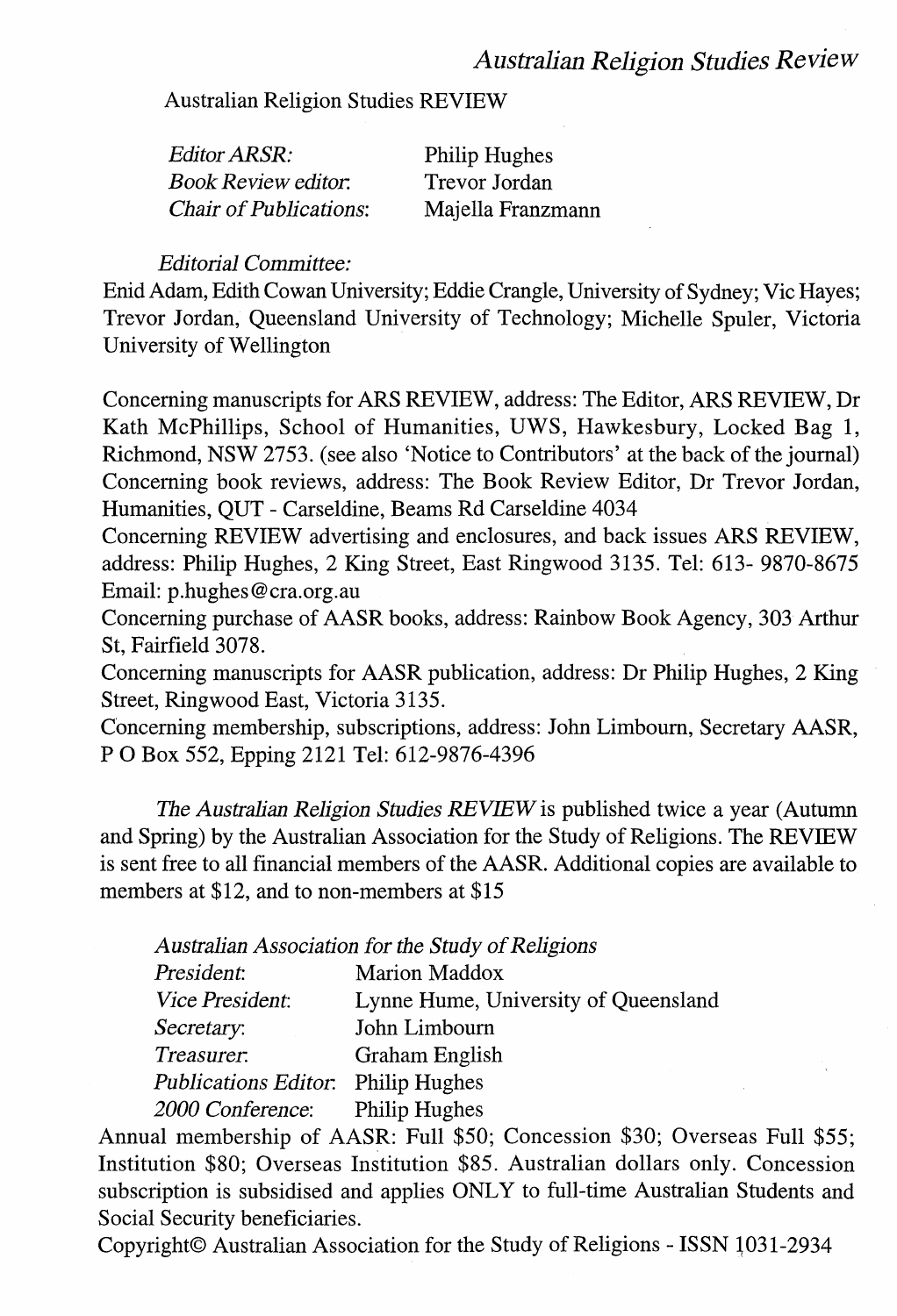# **Australian Religion Studies REVIEW**

## **Volume 13 - Number 2 Autumn 2001**

| <b>Presidential Address - 2000</b>                                                                                               | 5   |
|----------------------------------------------------------------------------------------------------------------------------------|-----|
| 'With Hope in God' - Religion, the Preamble Debate<br>and Public Values in Australia Marion Maddox                               |     |
| <b>Penny Magee Memorial Lecture 2000</b>                                                                                         |     |
| Hidden Histories of the Menstrual Body                                                                                           | 23  |
| <b>Reviewed Articles</b>                                                                                                         |     |
| Australian Heroes and Saints Sheila McCreanor                                                                                    | 45  |
| When I was at School: Catholic secondary RE teachers <i>Richard Rymarz</i>                                                       | 63  |
| Seeking Sacred Language Michelle Shete                                                                                           | 74  |
| From Named to Nameless, from Bad to Insipid: Eve between First Testament<br>and Qur'an Toni Tidswell                             | 81  |
| <b>Book Reviews</b>                                                                                                              |     |
| M. M. Adams, <b>Horrendous Evils and the Goodness of God,</b> Peter Harrison                                                     | 101 |
| J. H. Berthrong, <b>Transformations of the Confucian Way</b> , and X. Yao, <b>An Introduction</b><br>to Confucianism, Tony Swain | 103 |
| W. Braun & R.T.McCutcheon, Guide to the Study of Religion, Carole Cusack                                                         | 106 |
| D. Capps, Jesus: A Psychological Biography, Richard Hutch                                                                        | 108 |
| C. Cusack & P. Oldmeadow (eds), This Immense Panaroma: Studies in Honour<br>of Eric J. Sharpe, Richard Hutch                     | 113 |
| P. Hobson & J. Edwards, Religious Education in a Pluralist Society, R. Crotty                                                    | 114 |
| Seth Kunin (ed), Themes and Issues in Judaism, Carole Cusack                                                                     | 117 |
| P. Malone, Developing an Australian Theology, Noel Preston                                                                       | 118 |
| A. O'Brien, Blazing a Trail: Catholic Education in Victoria 1963-1980,<br>Kath Engebretson                                       | 121 |